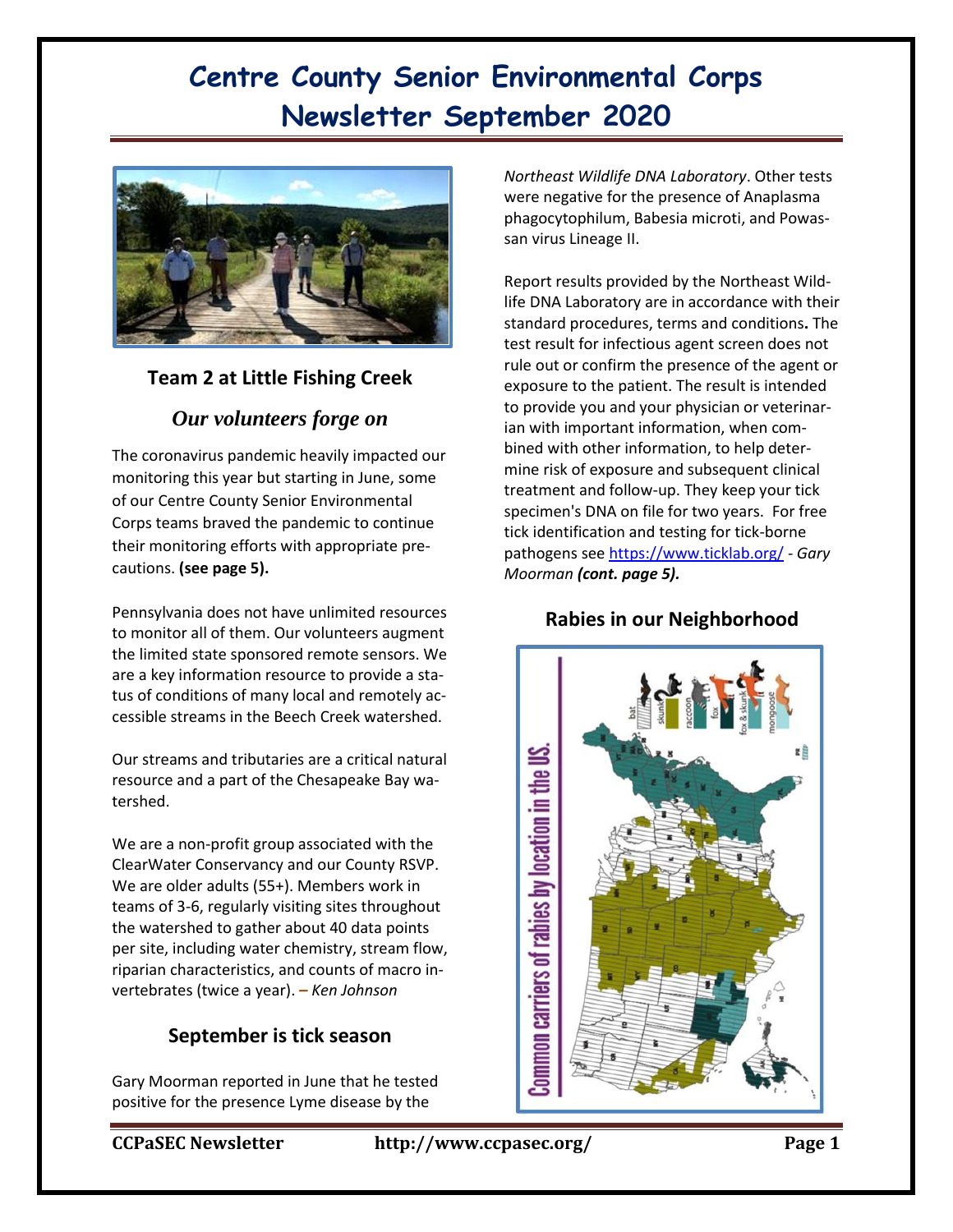### *August, 5 2020: Ferguson, A wild fox injured a 3-year-old and tested positive for rabies* - *CDT*

Since 2000, between 350 and 500 animals are annually confirmed to have rabies in the Keystone State, according to the state Health Department. About half of animal rabies cases are raccoons, followed by skunks, cats, bats and foxes.

Infected animals may exhibit [behavioral symp](https://www.pa.gov/guides/foodborne-animal-transmitted-illnesses/#Rabies)[toms s](https://www.pa.gov/guides/foodborne-animal-transmitted-illnesses/#Rabies)uch as nocturnal animals being outside during daylight, excitability, apparent lack of fear or aggression, according to the PGC.

Anyone who witnesses an animal that might exhibit rabies symptoms should call police or the regional game commission office. Anyone who's bitten or scratched by an animal believed to be infected should seek immediate medical attention and report the incident to the state Department of Health. – *Centre Daily Times*

## **Manganese**

The Pennsylvania Environmental Quality Board reviewed manganese studies on aquatic macroinvertebrates, fish and algae. Current science indicates that elevated manganese is toxic to aquatic organisms and included areas of epidemiology, epigenetics and animal toxicity studies.

Levels beyond those necessary to maintain adequate health, **manganese has been identified as a nervous system toxin and has been specifically linked to negative impacts on fetal and childhood neurodevelopment.**

**This proposed criterion of 0.3 mg/L** is expected to protect human health from the threshold level toxic effects of manganese (that is, developmental neurotoxicological effects) The current science indicates that **the human health criteria proposed in this rulemaking will afford** 

**adequate protection for aquatic life if it is applied in all surface waters.**

Limits for **mining wastewater** effluent discharges. These manganese limits are 2.0 mg/L as a 30-day average, 4.0 mg/L as a daily maximum and **5.0 mg/L as an instantaneous maximum. [http://www.pacodeandbulletin.gov](http://www.pacodeandbulletin.gov/)**

*Note: To date, the PSU ICP-AES Lab tests of our Marcellus water samples for Mn were well below the proposed 0.3 mg/L (milligrams per Liter) proposed health limit and protection of aquatic life.*

*Example: The August PSU Lab test results for North Fork of Beech Creek was 0.00314 mg/L and 0.00297 mg/L at South Fork of Beech Creek.*

## **CCPaSEC Quality Program Update**

Dr. Brantley, Penn State University, has offered to do additional water sample analyses in support of our Quality Control program. Bill and Lou will work out the details with PSU.

Laura-Jean Liesmann's Laboratory for Isotopes and Metals in the Environment (LIME) lab currently analyzes our Beech Creek Watershed samples for 19 parameters including Sulfate SO<sub>4</sub>, Nitrate NO<sub>3</sub> and Phosphate PO<sub>4</sub>.

We are grateful to have the opportunity to have some of our regular field team water samples analyzed. Our monitoring at sites other than Beech Creek are limited in scope to Sulfate, Nitrate and Phosphate. The additional lab tests could flag potential issues or indicate a significant, but un-detected contaminants from sewer, rain run-off and septic tank leakage, aside the watershed deep well drilling.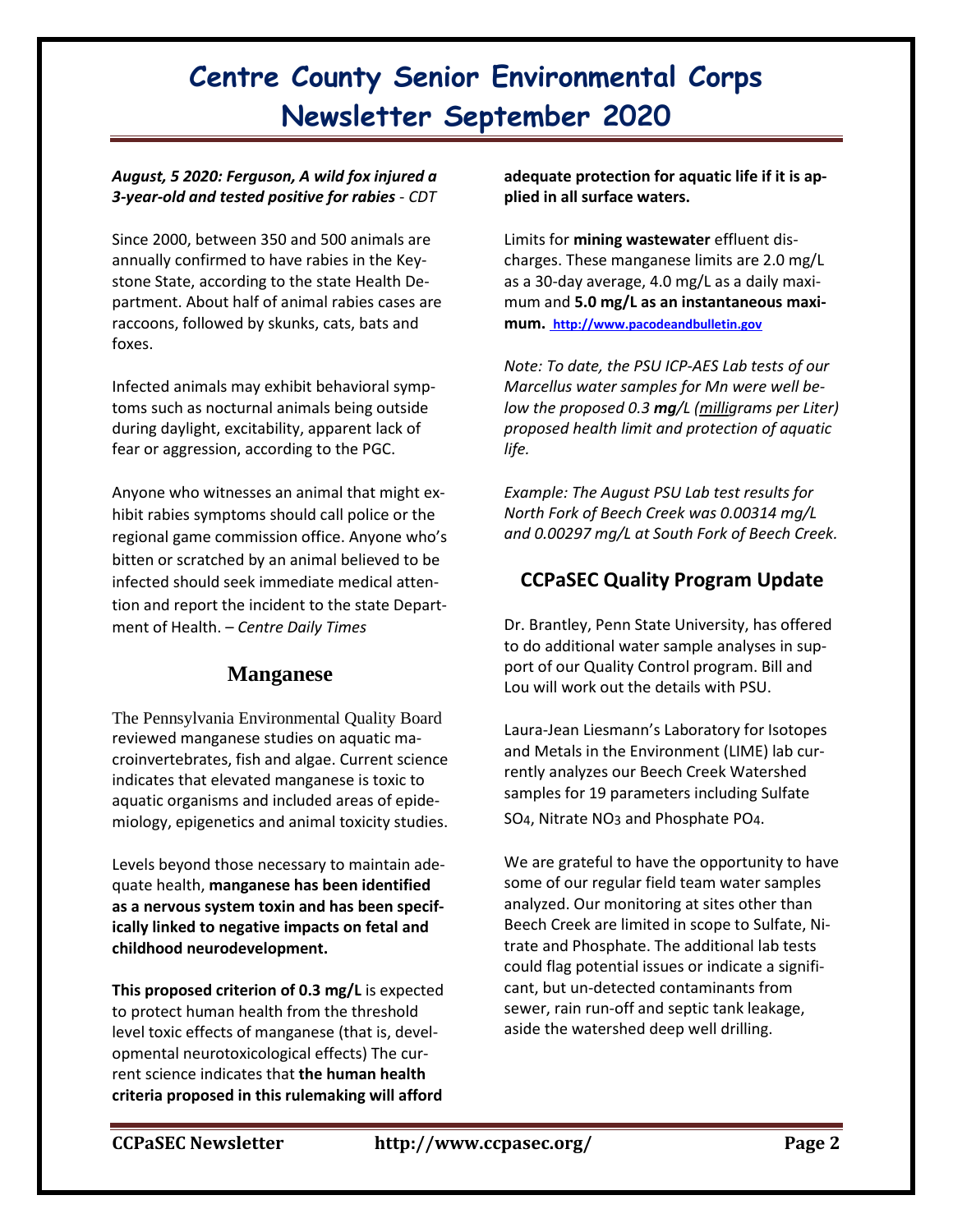### **Living with Pennsylvania Black Bears**

**Be on the lookout, during late summer and fall, black bears are roaming to fatten up for winter hibernation.**

**https://www.pgc.pa.gov/Pages/default.aspx** 

#### **Feeding Habits**

Bears may be on the move at any time, but most active at dusk and dawn. Bears are omnivorous, eating almost anything. During late summer and fall, black bears fatten up for winter hibernation.

**Intentionally feeding bears is against the law in Pennsylvania. It is also against the law to put out any feed, for any wildlife, that is causing bears to congregate or habituate** 

"If you feed birds (and if you're living in bear country, you shouldn't be), you may want to bring all bird feeders, including hummingbird feeders, in at night. Bears frequent areas tempted by food sources" – *Pennsylvania Game Commission.*



Photo: Black Bear footprints by Team 13 in August*. – Dan DeLotto*

### **CCPaSEC President's Report**

Lou Myer CCPaSEC (president) met with Centre County RSVP director Brenda Reeve in July, to consult on volunteer safety requirements for continuing monitoring streams.

Lou and Justin Kozak (Centre County Conservation District water specialist) participated in the Chesapeake Monitoring Cooperative Phase 3 work in process, "ZOOM" discussion on September 8, to incorporate locally collected water quality data.

The project works with diverse partners to collect and share new and existing water quality and macro-invertebrate data to develop a comprehensive understanding of Chesapeake Bay Watershed health. They had prior knowledge of our data and our quality methods and procedures. They will be contacting us to ensure that our data will be acceptable by Pa. DEP.

### **[https://www.chesapeakemonitoringcoop.org](https://www.chesapeakemonitoringcoop.org/)**

The ALLARM organization has current projects with the states of Delaware, Maryland, and Pennsylvania, the University of Maryland (laboratories) and with Dr. Susan Brantley of Pennsylvania State University about the Cooperative with some of the leaders from the Alliance for Aquatic Resource Monitoring's (ALLARM)

#### **[Dickinson College ALLARM.](https://www.dickinson.edu/Allarm)**

Carolyn Hatley CCPaSEC (vice -president) announced that the ClearWater Conservancy is partnering with Pennsylvania Master Naturalist to offer a volunteer training course and bring the statewide program to Centre County for the first time. PA Master Naturalist is a non-profit organization dedicated to building a Corp of citizen volunteers engaged in protecting PA Natural Heritage through outreach and service.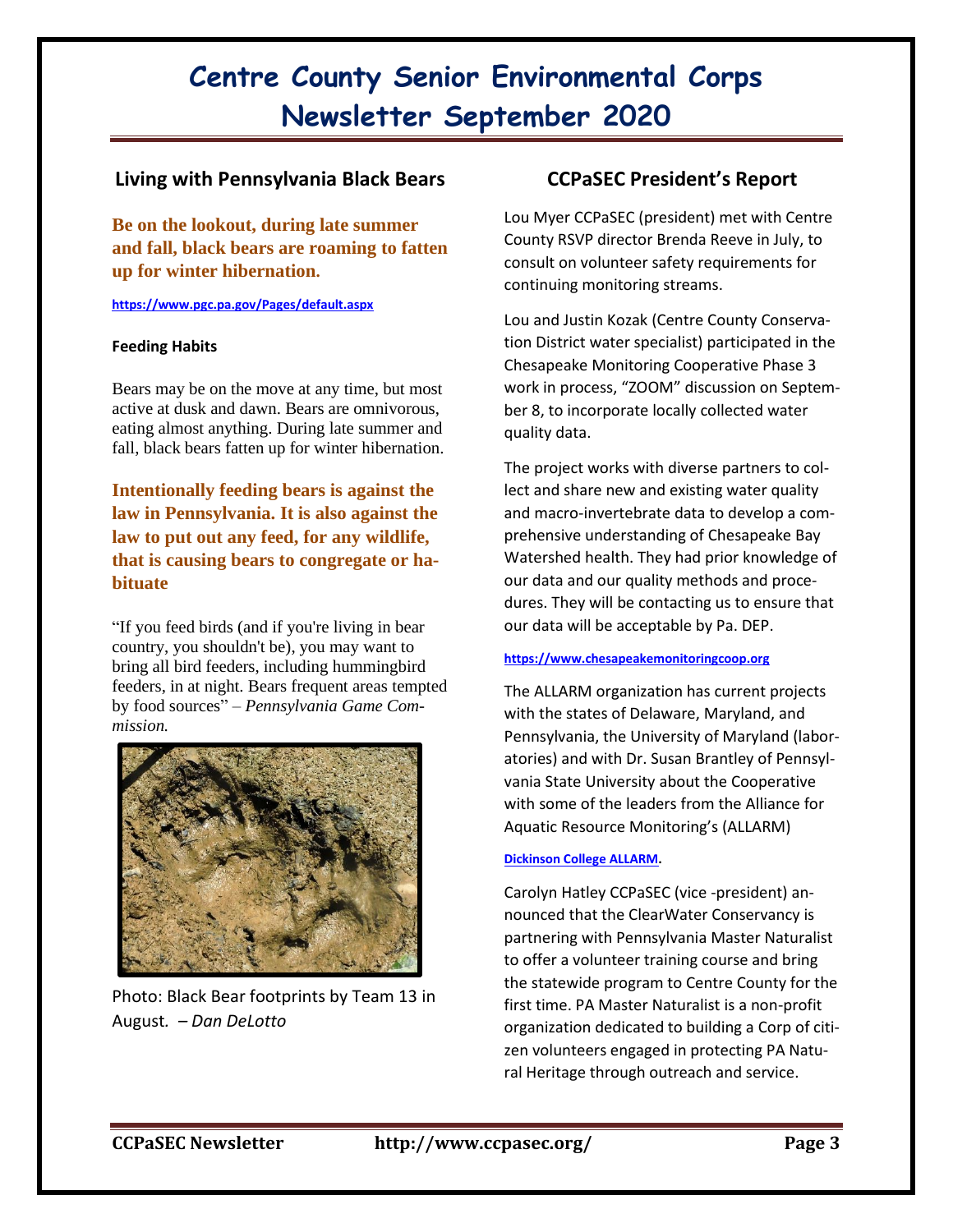PaSec is being asked to present a session on Citizen Science and the work of our organization. Louis Mayer, President, Carolyn Hatley, Vice President, Genie Robine and Dan DeLotto, Resource Advisors will participate on October 1 at Shavers Creek Environmental Center. – *Carolyn Hatley*

### **Upcoming events**



**Sep 25, 8:00 AM** Managing for Healthy Forests and Wildlife Diversity Field Tour. Eagleville Road (proceed to end of road), Eagleville Rd, Howard, PA, USA

#### **<https://www.facebook.com/baldeagletreefarm/>**

The Howard Nursery grows tree and shrub seedlings for state game land use, participating Hunter Access cooperators, the Seedlings for Schools program and our conservation partners. **Any remaining surplus is available to Pennsylvania residents for purchase** for wildlife food and cover, watershed protection, soil erosion control, and for reclamation of disturbed areas, such as surface mine site and utility rights-ofway. The selection of seedlings changes from year to year due to available seed, seedling germination, or growing conditions.

This year ClearWater Celebrates 40 years - and while we can't host our normal annual meeting, we've got something even better planned!

Join us for a self-guided tour of the Barrens to Bald Eagle Wildlife Corridor. Say hello to ClearWater staff, meet a board member or two, and enjoy a peaceful walk with incredible views and wonderful sounds.

*CONTACT > 814-237-0400, Email <contactus@clearwaterconservancy.org>*

**October 11th, 2-6 pm** ClearWater's Alternate Annual Meeting (arrive anytime and explore at your own pace) Where: Barrens to Bald Eagle Wildlife Corridor.

**Advocate for Your Watershed | New Webinar Series Sept 16. 22, 30, Oct 1.**



Whether you are looking to become more involved in local environmental issues or are just curious to learn more: Come on in, the water is fine! *Registration is free but required.*

**Sept. 16** Volunteers & Effective Communication

**Sept. 22** Water Quality Monitoring Basics

**Sept. 30** Telling a Story with Your Data

**Oct. 8** Local Government & Natural Resource Protection

**https://www.eventbrite.com/o/allegheny-county-conservation-district-30124813842**

**Any Day any Time:** If you are looking for something to do, you may a find free on-line course on a subject matter of interest at MOOC.org

**Mooc.org** is an extension of edX.org, a leader in online courses. Whether you're interested in learning for yourself, leveraging online courses to educate your workforce or creating a MOOC, edX can help. **[Browse 2,900+ Online Courses](https://www.edx.org/course?utm_source=mooc.org&utm_medium=landing-page&utm_campaign=mooc-About%20MOOCs)  [from edX.](https://www.edx.org/course?utm_source=mooc.org&utm_medium=landing-page&utm_campaign=mooc-About%20MOOCs)**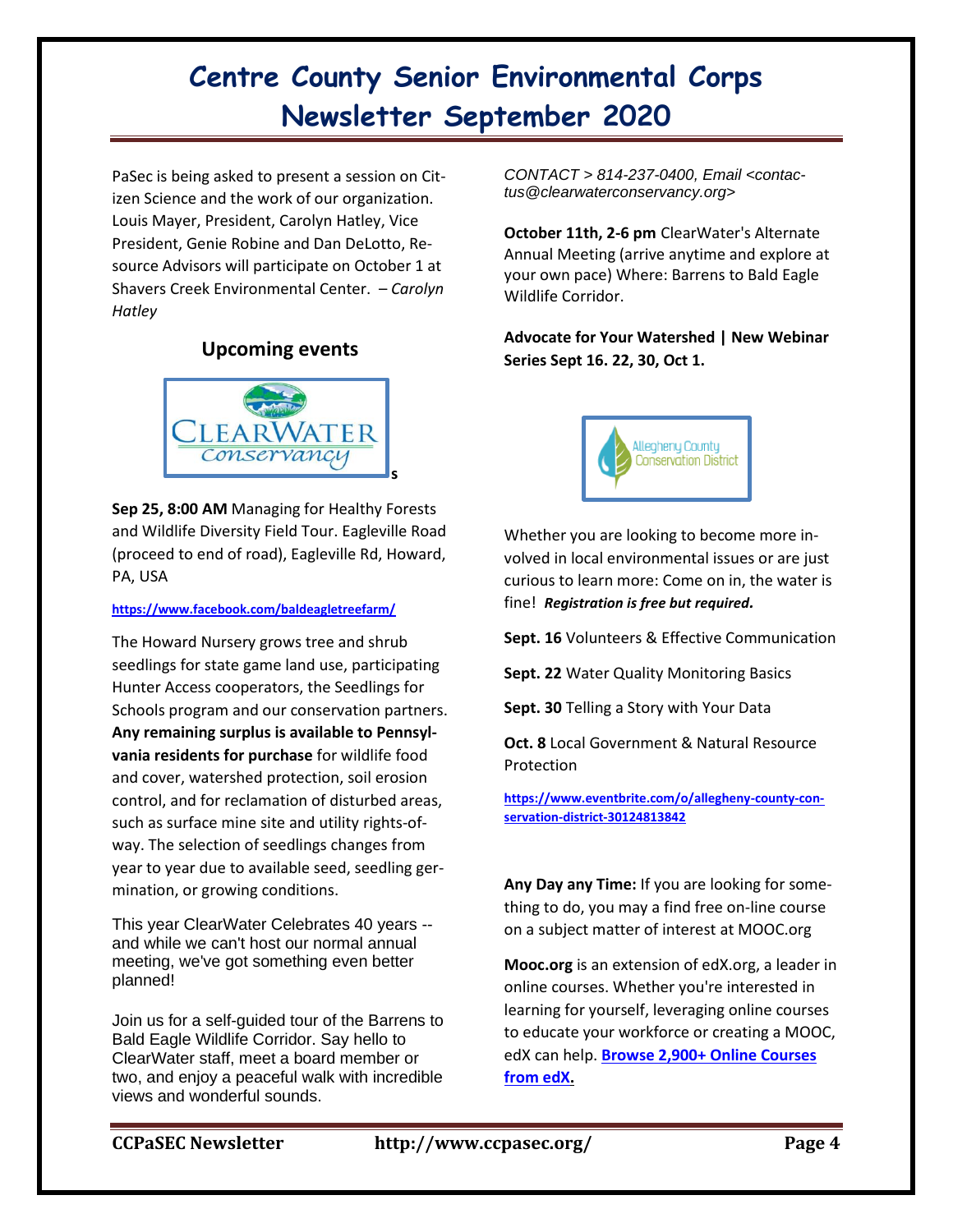In addition to traditional course materials, such as filmed lectures, readings, and [problem sets,](https://en.wikipedia.org/wiki/Problem_set) many MOOCs provide [interactive courses](https://en.wikipedia.org/wiki/Interactive_course) with user forums or social media discussions to support community interactions

### **<https://www.mooc.org/>**

## **COVID-19 Monitoring Guidelines**

We are requiring that all our partners that use RSVP volunteers must follow the CDC guidelines.

**Volunteers will need to provide masks, hand sanitizer and be able to provide a distance of at least 6' between people.** Volunteers may also provide their own clean mask that meets guidelines. **Volunteers must wear a mask at all times while volunteering.** The mask must fully cover from the nose and under the chin and either be snuggly tied behind the head and neck or have ear loops. The mask should not be loose. RSVP encourages frequent hand washing and in between hand washings, the use of hand sanitizer.

RSVP needs to have acknowledgement from each agency and each volunteer that these guidelines will be followed.

It is possible that any of our partner agencies may have more regulations and those must be followed by our volunteers.

If you have any questions, please call Brenda at 355-6816 or 810-0088. – *Brenda Reeve Centre County RSVP Director*

**EPA Provides \$3.84 Million for Pennsylvania Efforts to Reduce Ag-Related Pollution**



The U.S. Environmental Protection Agency (EPA) reallocated \$3.84 million to support Pennsylvania's priority actions to reduce agricul-

tural-related pollutants impacting local waters and the Chesapeake Bay.

EPA redirected portions of Pennsylvania's Chesapeake Bay funding to reduce excess nutrients and sediment affecting the Bay and local streams and rivers.

### **September is tick season cont.**



As we go through the seasons, the tick life cycle is going through changes as well. Late summer is the peak time for larval tick activity. Since this is their first blood meal, they prefer feeding on smaller mammals such as mice, chipmunks and birds. This gives us and our pets a brief break, however; there is still a chance other life cycles are still active, so don't let your guard down!

**<https://www.ticklab.org/>**